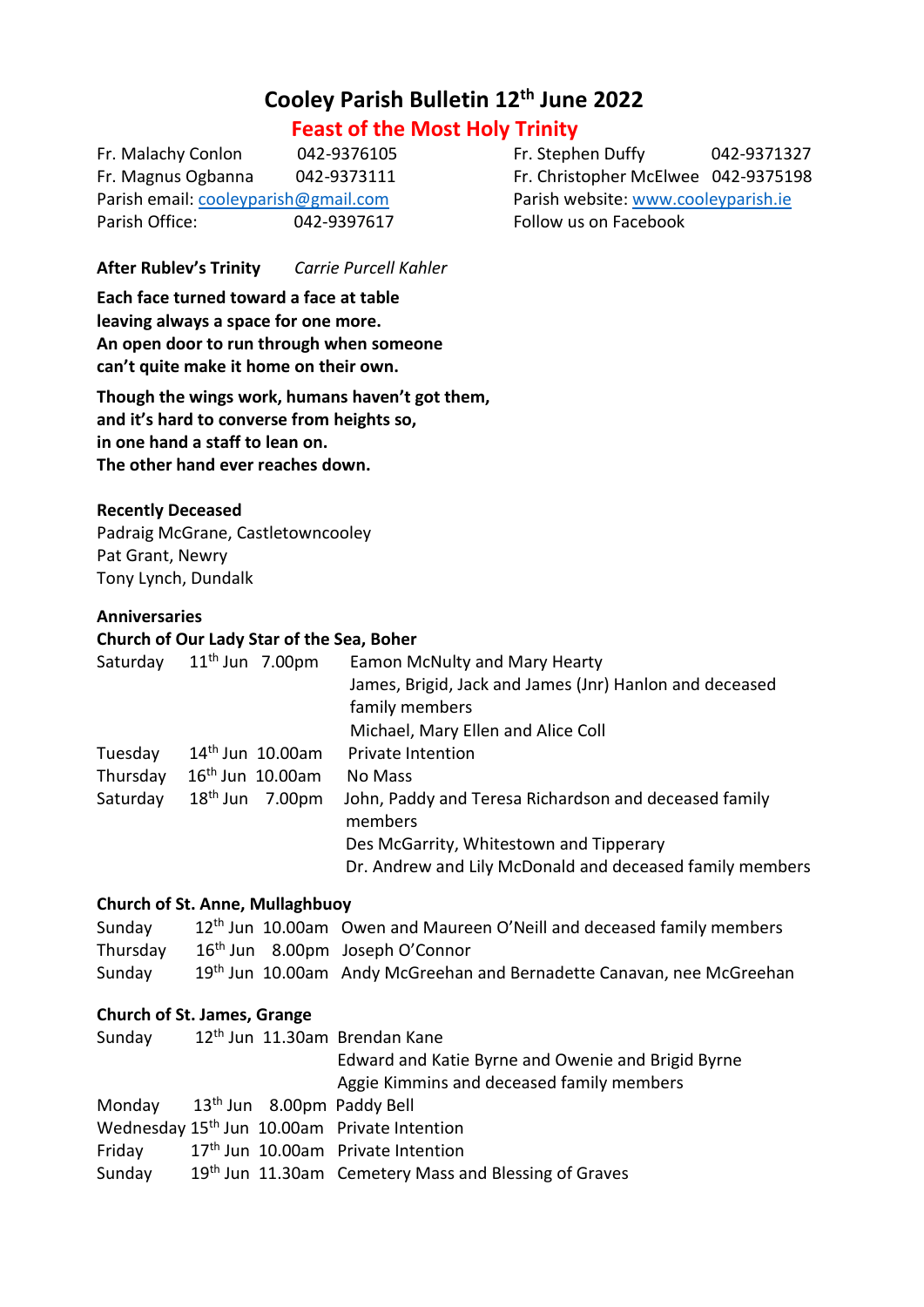# **Baptisms (by arrangement)**

Baptisms will be celebrated on Saturday evenings at 5.00pm

#### **Funerals**

When a Funeral Mass is being celebrated in the Parish there will be no other Mass celebrated that day

#### **Trocaire Lenten Appeal**

Trocaire Lenten Appeal – amount to date €6421

#### **Cemetery Mass and Blessing of Graves 2022**

Grange cemetery - Next Sunday 19th June at 11.30am Parishioners and encouraged to tidy their graves in the coming week in preparation for Cemetery Mass and Blessing of Graves next Sunday Boher cemetery - Saturday 23rd July at 7pm Cill Mhuire - Monday 15<sup>th</sup> August at 7pm

#### **Monthly Healing Mass**

The Monthly Healing Mass and Anointing of the Sick will take place on Tuesday 21<sup>st</sup> June at 7.30pm in Church of St. James, Grange. All are welcome

# **Eucharistic Adoration**

Eucharistic Adoration – this Saturday there will be exposition of the Blessed Sacrament in the Church of St. James, Grange from 10.00am – 1.00pm. You are very welcome to drop in for silent prayer, to encounter the living and healing presence of Jesus. Given the war in Ukraine, this is an opportunity to pray for much needed peace in the world and in all our hearts.

#### **Pastoral Council**

As we invite parishioners to engage with the Synodal Pathway, we welcome ideas and suggestions as to how we might more faithfully answer God's call as a Parish Community. Contact any member of the Pastoral Council or the Parish Office directly at [cooleyparish@gmail.com](mailto:cooleyparish@gmail.com)

#### **Cooley Parish Pilgrimage to Lourdes**

Pilgrimage from Cooley Parish to Lourdes will take place Friday 26<sup>th</sup> August 2022 for 5 nights full board accommodation in Hotel La Solitude €799 per person sharing – deposit of €250 per person is now payable.

Contact Parochial House 042-9376105 or the Parish Office 042-9397617.

#### **Lough Derg Re-Opens**

Lough Derg welcomes Pilgrims again with a full Pilgrimage programme this summer:

- 3 Day Pilgrimage:  $1^{st}$  Jun  $15^{th}$  Aug. Booking advised. Concessions available for students, senior & groups
- 1 Day Retreats and guided Pilgrim Path experience: dates in late August through September.

Booking essential. All booking info at [www.loughderg.org,](http://www.loughderg.org/) email [info@loughderg.org](mailto:info@loughderg.org) or 0719861518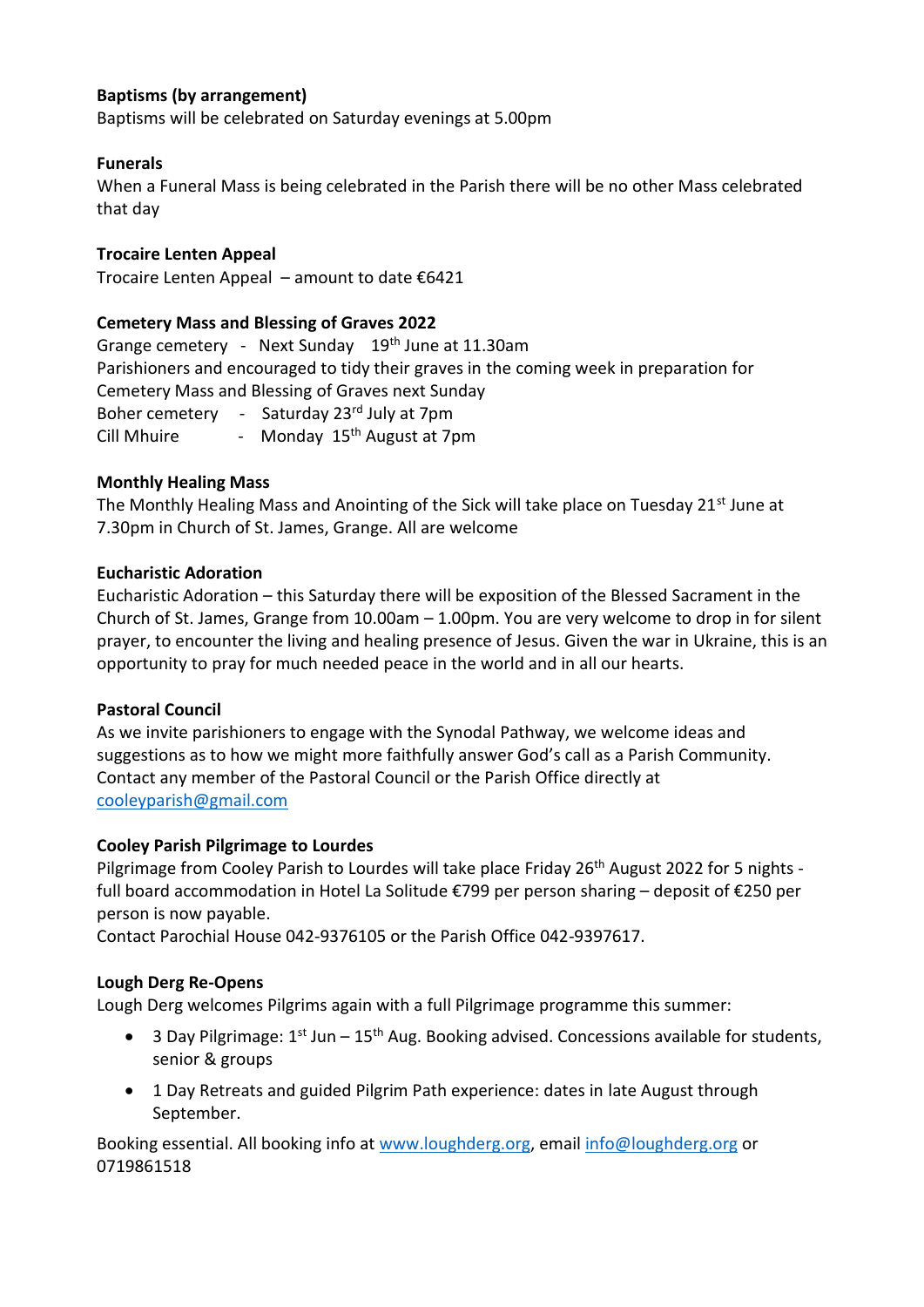# **ALONE – Volunteer Support**

ALONE provides many services to Older People in our area to enable them to stay living at home for longer. ALONE recruits, trains and supports Volunteers for two services:

- 1. Visitation and Befriending Service, which is where a volunteer gives an hour a week of their time to provide companionship to an Older Person.
- 2. Telephone Support and Befriending Service, which is where a volunteer makes friendly calls to Older People once a week for a 2-hour shift.

We currently have older people in our surrounding area looking for both of these services. Would you be willing to provide companionship or make calls to Older People once a week? ALONE are seeking volunteers in our area. Full training and support provided. Contact: 086- 1085965 or [volunteer@alone.ie](mailto:volunteer@alone.ie)

# **Covid Booster Vaccinations for over 65's**

Covid Booster Vaccinations for over 65's at Carlingford Medical Centre on Tuesday and Thursday afternoons. Anyone interested can call 042-9373110 or 042-9373617 for an appointment

# **HomeInstead care for the Aging Adults**

Visit<www.HomeInstead.ie/Become-a-CAREGiver> or call 041-2132322 to become a carer in our community

# **Marian Pilgrimages Medjugorje**

Marian Pilgrimage to Medjugorje – Dublin direct to Mostar – Medjugorje (return via Split) 17<sup>th</sup> August – 24<sup>th</sup> August 2022 – 7 nights half board €615. Accompanied by Fr. John McKeever For more info contact Martin or Lucia 048-27531847 or 079-26132847

#### **Prayer by Telephone**

The Sisters of Mercy, "Bethany" 34, Point Road, Dundalk welcome any person who may wish to request prayer, especially during difficult times. All requests are confidential. Phone 042- 9331602

#### **Diploma in Pastoral Liturgy**

A blended learning programme leading to an accredited Diploma in Pastoral Liturgy will commence in September 2022 in St. Patrick's Pontifical University, Maynooth

#### **Church Gate Collection**

This Weekend - Glenmore Athletic Club

#### **Thank You**

A massive Thank You to everyone who supported our Alzheimer's Tea Day on Sunday 29th May – a total of €1170 was raised through your kindness and generosity

# **Permit for Church Gate Collections**

All Church Gate Collections must give a copy of a valid Garda Permit to the Parish Office at least 2 weeksbefore the collection date

#### **Cooley Community Projects Limited – Vacancies**

| 1 Caretaker – Cooley                               | closing date 24/06/2022 |  |  |  |  |
|----------------------------------------------------|-------------------------|--|--|--|--|
| 1 Caretaker – Omeath                               | closing date 24/06/2022 |  |  |  |  |
| 1 Environmental worker – Omeath                    | closing date 24/06/2022 |  |  |  |  |
| Phone Ambrose 042-9376077 or cooleyceltd@gmail.com |                         |  |  |  |  |